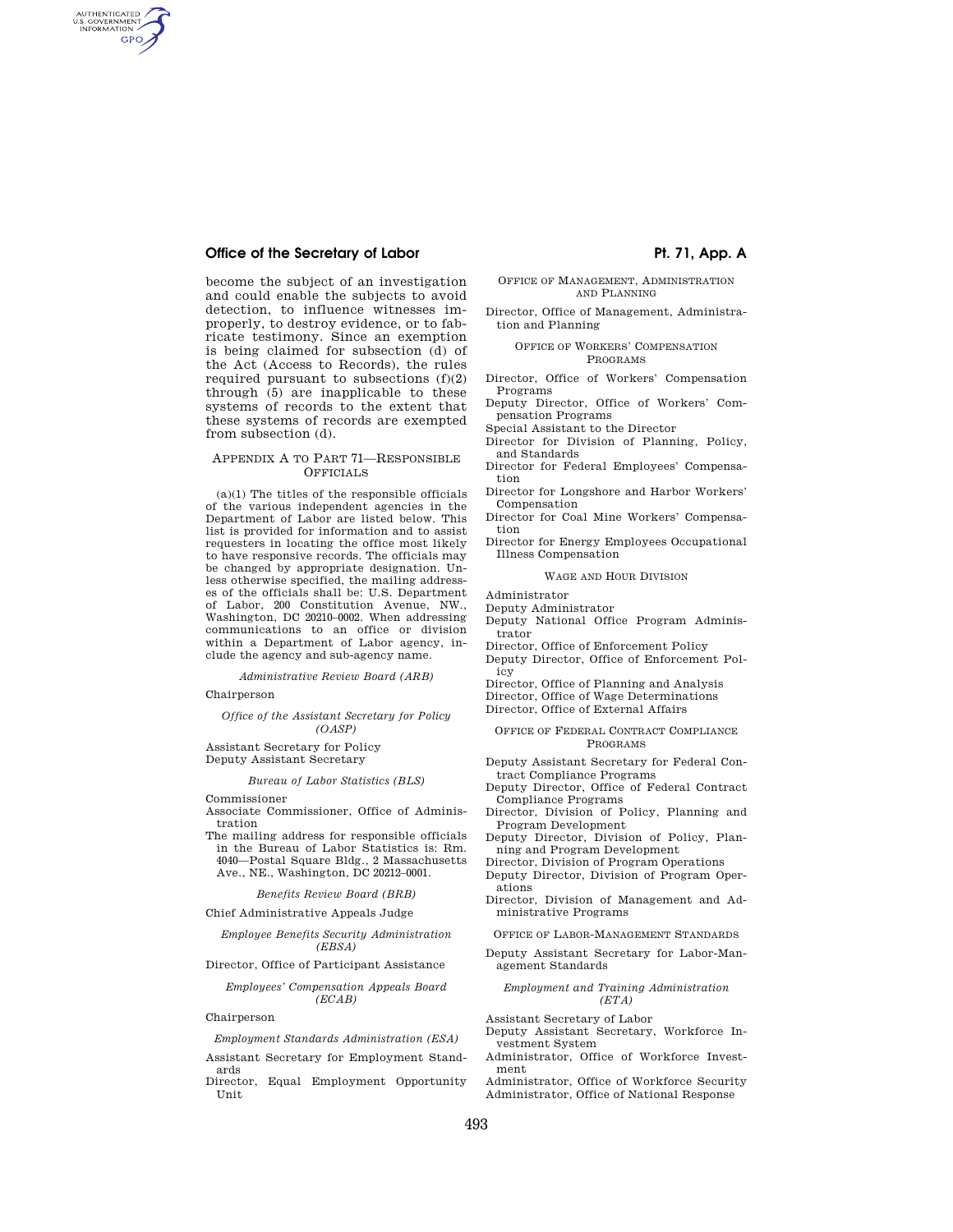Director, Division of Trade Adjustment As-

sistance Administrator, Office of Field Operations

Regional Administrator, Boston

Regional Administrator, Philadelphia

Regional Administrator, Atlanta

Regional Administrator, Dallas

Regional Administrator, Chicago

Regional Administrator, San Francisco Deputy Assistant Secretary, Administration & National Activity

Administrator, Office of Foreign Labor Certification

Administrator, Office of Apprenticeship

Regional Director, Office of Apprenticeship, Boston

- Regional Director, Office of Apprenticeship, Philadelphia
- Regional Director, Office of Apprenticeship, Atlanta

Regional Director, Office of Apprenticeship, Dallas

Regional Director, Office of Apprenticeship, Chicago

Regional Director, Office of Apprenticeship, San Francisco

Administrator, Office of Policy Development & Research

Administrator, Office of Financial & Administrative Management

- Director, Office of Financial and Administrative Services
- Director, Office of Grants and Contracts Management

Chief, Division of Contract Services

Chief, Division of Federal Assistance

Director, Office of Human Resources

Director, Office of Equal Employment Opportunity

Director, Office of Special Program & Emergency Preparedness

Administrator, Office of Performance & Technology

*Bureau of International Labor Affairs (ILAB)* 

Deputy Undersecretary, Office of the Deputy Undersecretary

## *Office of Job Corps (OJC)*

National Director

- Regional Director, Boston
- Regional Director, Philadelphia

Regional Director, Atlanta

- Regional Director, Chicago
- Regional Director, Dallas

Regional Director, San Francisco

*Mine Safety and Health Administration (MSHA)* 

Director of Office of Standards, Regulations, and Standards

The mailing address for the responsible official in the Mine Safety and Health Administration is: 1100 Wilson Boulevard, Arlington, Virginia 22209.

## **Pt. 71, App. A 29 CFR Subtitle A (7–1–09 Edition)**

*Office of the Administrative Law Judges (OALJ)* 

Chief Administrative Law Judge

Legal Counsel

The mailing address for the Office of Administrative Law Judges is: Chief, Office of Administrative Law Judges, 800 K Street, NW., Suite N–400, Washington, DC 20001– 8002.

*Office of Adjudicatory Services (OAS)* 

Executive Director

*Office of the Assistant Secretary for Administration and Management (OASAM)* 

Deputy Assistant Secretary for Operations

Deputy Assistant Secretary for Budget and Performance Planning

Deputy Assistant Secretary for Security and Emergency Management

Director, Business Operations Center

Director, Civil Rights Center

Director, Human Resources Center

Director, Information Technology Center

Director, Departmental Budget Center

Director, Center for Program Planning and Results

*Office of the Chief Financial Officer (OCFO)* 

Chief Financial Officer Associate Deputy Secretary for Adjudication

*Office of Congressional and Intergovernmental Affairs (OCIA)* 

Assistant Secretary Deputy Assistant Secretary

*Office of Disability Employment Policy (ODEP)* 

Assistant Secretary Deputy Assistant Secretary Director, Policy and Research Director, Operations

#### *Office of the Inspector General (OIG)*

Disclosure Officer

## *Office of Public Affairs (OPA)*

Assistant Secretary

Deputy Assistant Secretary

*Office of the Secretary of Labor (OSEC)* 

Secretary of Labor, Attention: Assistant Secretary for Administration and Management

*Office of Small Business Programs (OSBP)* 

#### Director

*Office of the Solicitor of Labor (SOL)* 

Deputy Solicitor

*Occupational Safety and Health Administration (OSHA)* 

Assistant Secretary Deputy Assistant Secretary (2)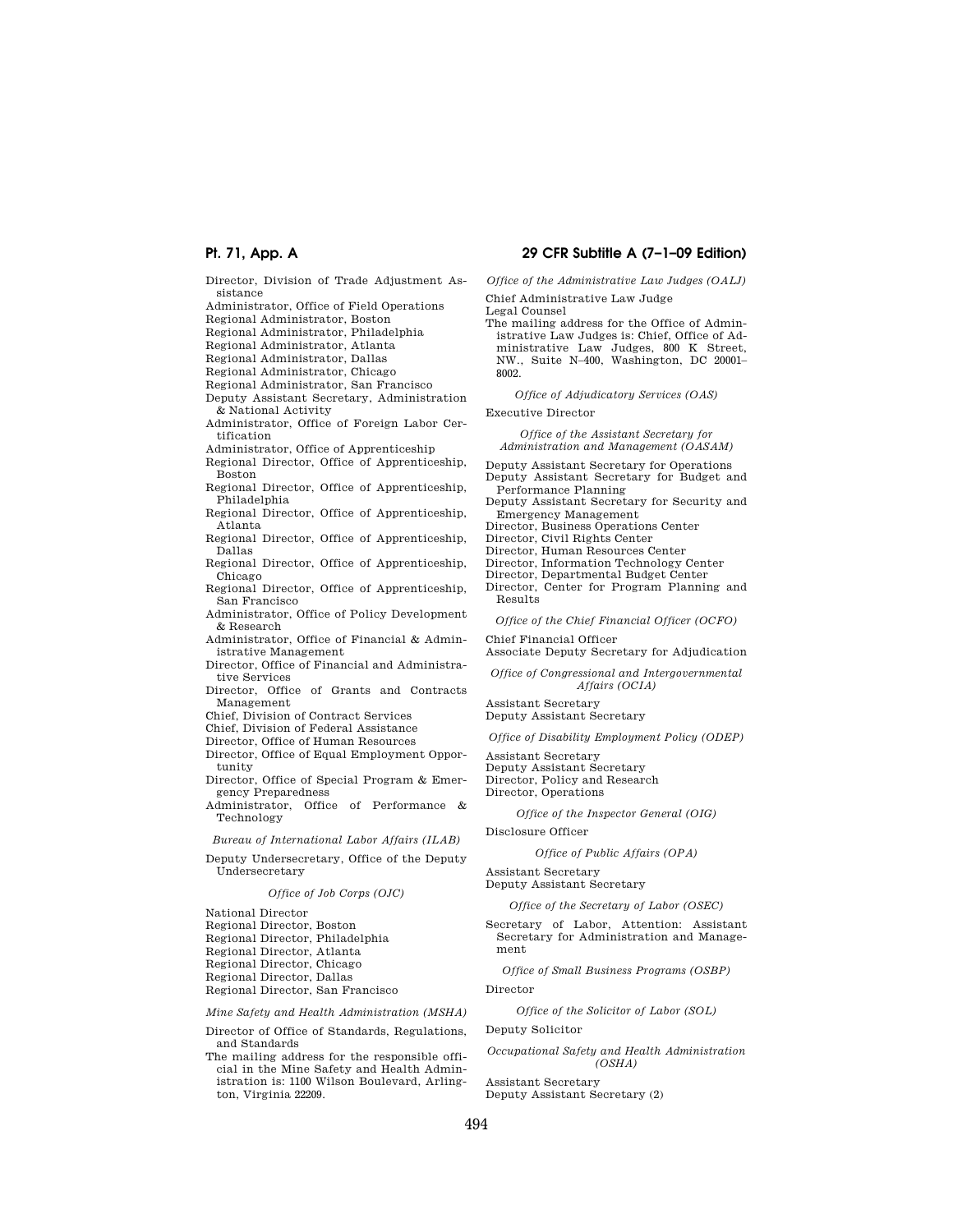Director, Office of Communications

- Director, Office of Equal Employment Opportunity
- Director, Directorate of Administrative Programs
- Director, Directorate of Construction
- Director, Directorate of Cooperative and State Programs
- Director, Directorate of Enforcement Programs
- Director, Directorate of Evaluation and Analysis
- Director, Directorate of Information Technology
- Director, Directorate of Science, Technology and Medicine
- Director, Directorate of Standards and Guidance
- Director, Directorate of Training and Education
- The mailing address for OSHA's Directorate of Training and Education is 2020 South<br>Arlington Heights Road. Arlington Arlington Heights, Illinois 60005–4102.
- Regional Administrator, Boston
- Regional Administrator, New York
- Regional Administrator, Philadelphia
- Regional Administrator, Atlanta
- Regional Administrator, Chicago
- Regional Administrator, Dallas
- Regional Administrator, Kansas City
- Regional Administrator, Denver
- Regional Administrator, San Francisco
- Regional Administrator, Seattle

## *Veterans' Employment and Training Service (VETS)*

- Assistant Secretary
- Deputy Assistant Secretary
- Director, Office of Agency, Management and Budget

#### *Women's Bureau*

Director

National Office Coordinator

(2) The titles of the responsible officials in the *regional offices* of the various independent agencies are listed below. Unless otherwise specified, the mailing address for these officials by region, shall be:

### REGION I

U.S. Department of Labor, John F. Kennedy Federal Building, Boston, Massachusetts 02203

#### REGION II

201 Varick Street, New York, New York 10014

#### REGION III

- Gateway Building, 3535 Market Street, Philadelphia, Pennsylvania 19104
- Curtis Center, 170 South Independence Mall West, Philadelphia, PA 19106–3305 (BLS only) This also is an OSHA address.

# REGION IV

U.S. Department of Labor, Atlanta Federal Center, 61 Forsyth Street, SW., Atlanta, Georgia 30303

## REGION V

Kluczynski Federal Building, 230 South Dearborn Street, Chicago, Illinois 60604

1240 East Ninth Street, Room 851, Cleveland, Ohio 44199 (FEC only)

### REGION VI

525 Griffin Square Building, Griffin & Young Streets, Dallas, Texas 75202

#### REGION VII

City Center Square Building, 1100 Main Street, Kansas City, Missouri 64105–2112 (For BLS only: contact Region VI.)

## REGION VIII

1999 Broadway Street, Denver, Colorado 80202 (For BLS only: contact Region VI.)

#### REGION IX

San Francisco Federal Building, 90–7th Street, San Francisco, California 94103

## REGION X

1111 Third Avenue, Seattle, Washington 98101–3212 (For BLS only: contact Region IX.)

#### *Employee Benefits Security Administration (EBSA)*

Regional Director or District Supervisor

- Regional Director, J.F.K. Federal Bldg., Room 575, Boston, Massachusetts 02203
- Regional Director, 33 Whitehall Street, Suite 1200, New York, NY 10004
- Regional Director, The Curtis Center, 170 S. Independence Mall West, Suite 870 West, Philadelphia, PA 19106
- District Supervisor, 1335 East-West Highway, Suite 200, Silver Spring, MD 20910
- Regional Director, 61 Forsyth Street, S.W., Room 7B54, Atlanta, Georgia 30303
- District Supervisor, 8040 Peters Road, Building H, Suite 104, Plantation, Florida 33324
- Regional Director, 1885 Dixie Highway, Suite 210, Ft. Wright, Kentucky 41011
- District Supervisor, 211 West Fort Street, Suite 1310, Detroit, Michigan 48226–3211
- Regional Director, 200 West Adams Street,
- Suite 1600, Chicago, Illinois 60606 Regional Director, Two Pershing Square Building, 2300 Main Street, Suite 1100, Kansas City, MO 64108
- District Supervisor, Young Federal Building, 1222 Spruce Street, Room 6310, St. Louis, MO 63103
- Regional Director, 525 Griffin Street, Room 900, Dallas, Texas 75202
- Regional Director, 90 7th Street, Suite 11– 300, San Francisco, CA 94103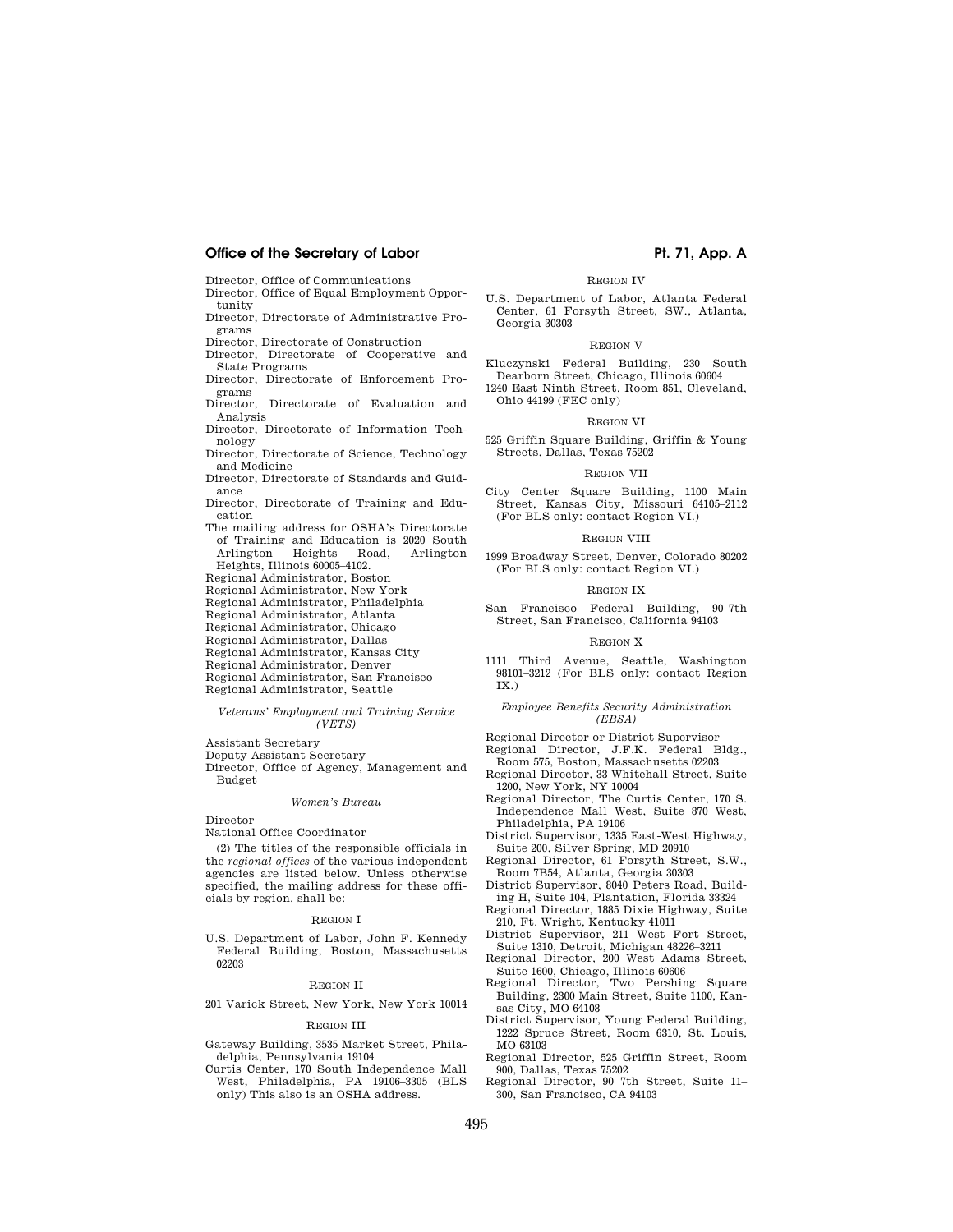- District Director, 1111 Third Avenue, Room 860, Seattle, Washington 98101–3212
- Regional Director, 1055 E. Colorado Boulevard, Suite 200, Pasadena, CA 91106

*Employment Standards Administration (ESA)* 

Regional Administrator for Wage and Hour, Regional Director for Federal Contract Compliance Programs, Regional Director for the Office of Workers' Compensation Programs, District Director, Office of Workers' Compensation Programs, Employment Standards Administration

WAGE AND HOUR DIVISION, ESA

#### Northeast Region

The Curtis Center, Suite 850, 170 S. Independence Mall West, Philadelphia, PA 19106

#### Southeast Region

U.S. Department of Labor, Atlanta Federal Center, Room 7M40, 61 Forsyth Street, SW., Atlanta, GA, 30303

## Midwest Region

230 South Dearborn Street, Suite 530, Chicago, Illinois 60604

## Southwest Region

525 Griffin Street, Suite 800, Dallas, TX 75202

## Western Region

71 Stevenson Street, Suite 930, San Francisco, California 94105

### OFFICE OF FEDERAL CONTRACT COMPLIANCE PROGRAMS, ESA

- JFK Federal Building, Room E–235, Boston, Massachusetts 02203
- 201 Varick Street, Room 750, New York, New York 10014
- Curtis Center Suite 750 West, 170 S. Independence Mall West, Philadelphia, PA 19106
- 61 Forsyth Street, SW, Suite 7B75, Atlanta, Georgia 30303
- Klucynski Federal Building, Room 570, 230 South Dearborn Street, Chicago, Illinois 60604
- Federal Building, Room 840, 525 South Griffin Street, Dallas, Texas 75202
- 71 Stevenson Street, Suite 1700, San Francisco, California 94105–2614

## OFFICE OF WORKERS' COMPENSATION PROGRAMS, DISTRICT DIRECTORS

#### National Office

800 North Capitol Street NW., Room 800, Washington, DC 20211 (FECA Only)

#### FAB Offices

800 N. Capitol Street, Room 565, Washington, DC 20211 (EEOIC Only)

## **Pt. 71, App. A 29 CFR Subtitle A (7–1–09 Edition)**

- 400 West Bay Street, Room 722, Jacksonville, FL 32202 (EEOIC Only)
- 1001 Lakeside Avenue Suite 350, Cleveland, OH 44114 (EEOIC Only)
- 1999 Broadway, Suite 1120, Denver, CO 80202 (EEOIC Only)
- 719 Second Avenue, Suite 601, Seattle, WA 98104 (EEOIC Only)

## Northeast Region

- 201 Varick Street, Seventh Floor, Room 750, New York, NY 10014 (FECA and LHWCA only)
- 201 Varick Street, Seventh Floor, Room 740, New York, New York 10014 (FECA and LHWCA only)
- John F. Kennedy, Federal Building, Room E– 260, Boston, Massachusetts 02203 (FECA and LHWCA Only)

## Philadelphia Region

- Curtis Center, Suite 780 West, 170 S. Independence Mall West, Philadelphia, PA 19106 (FECA only)
- Curtis Center, Suite 715 East, 170 S. Independence Mall West, Philadelphia, PA 19106 (FECA only)
- Penn Traffic Building, 319 Washington Street, Johnstown, Pennsylvania 15901 (BLBA only)
- 100 North Wilkes Barre Blvd., Suite 300A, Wilkes-Barre, Pennsylvania 18702 (BLBA only)
- Wellington Square, 1225 South Main Street, Suite 405, Greensburg, Pennsylvania 15601 (BLBA only)
- Federal Building, 31 Hopkins Plaza, Room 410B, Baltimore, Maryland 21201 (LHWCA Only)
- Federal Building, 200 Granby Mall, Room #212, Norfolk, Virginia 23510 (LHWCA only)
- Federal Building, 500 Quarrier Street, Suite 110, Charleston, West Virginia 25301 (BLBA Only)
- Federal Building, 425 Juliana Street, Suite 3116, Parkersburg, West Virginia 26101 (BLBA Only)

#### Jacksonville Region

- 400 West Bay Street, Suite 943, Jacksonville, FL 32202 (FECA, EEOIC and LHWC)
- 400 West Bay Street, Room 826, Jacksonville, FL 32202 (FECA only)
- 164 Main Street, Fifth Floor, Suite 508, Pikeville, Kentucky 41501 (BLBA only)
- 400 West Bay Street, Room 63A, Jacksonville, Florida 32202 (LHWCA only)
- 400 West Bay Street, Room 722, Jacksonville, Florida 32202 (DEEOIC only)

#### Midwest Region

- 230 South Dearborn Street, 8th Floor, Room 800, Chicago, Illinois 60604 (FECA)
- 1240 East Ninth Street, Room 851, Cleveland, Ohio 44199 (FECA Only)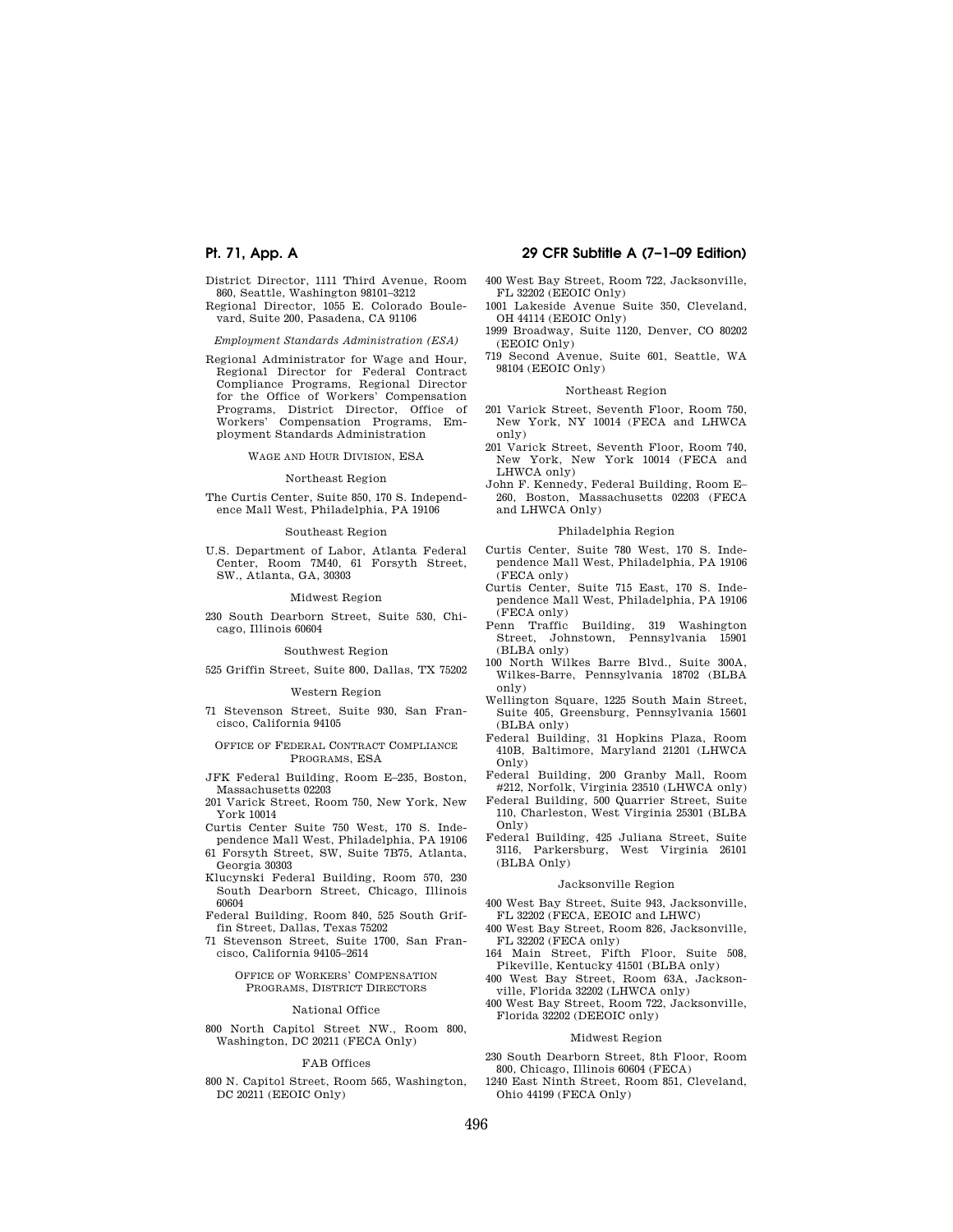1160 Dublin Road, Suite 300, Columbus, Ohio 43215 (BLBA Only)

City Center Square, 1100 Main Street, Suite 750, Kansas City, Missouri 64105 (FECA Only)

North Point Tower, 1001 Lakeside Ave, Suite 350, Cleveland, OH 44114 (EEOIC Only)

## Southwest Region

525 South Griffin Street, Room 407, Federal Building, Dallas, Texas 75202 (FECA and DLHWC)

525 South Griffin Street, Room 100, Federal

Building, Dallas, Texas 75202 (FECA Only) P.O. Box 30728 New Orleans, Louisiana 70190 (LHWCA Only)

8866 Gulf Freeway, Suite 140, Houston, Texas 77017 (LHWCA Only)

1999 Broadway, Suite 600, Denver, Colorado 80202 (FECA and BLBA Only)

1999 Broadway, Suite 1120, Denver, Colorado 80202 (DEEOIC)

## Pacific Region

71 Stevenson Street, Room 1705, San Francisco, California 94105 (LHWCA and FECA)

71 Stevenson Street, Room 305, San Francisco, California 94105 (LHWCA and FECA)

401 E. Ocean Boulevard, Suite 720, Long Beach, California 90802 (LHWCA Only)

300 Ala Moana Boulevard, Room 5–135, Honolulu, Hawaii 96850 (LHWCA Only)

1111 Third Avenue, Suite 620, Seattle, Washington 98101 (LHWCA only)

1111 Third Avenue, Suite 650, Seattle, Washington 98101 (FECA only)

719 Second Avenue, Suite 601, Seattle, Washington 98101 (DEEOIC only)

*Employment and Training Administration (ETA)* 

#### Region I

U.S. Department of Labor, John F. Kennedy Federal Building, Room E–350, Boston, Massachusetts 02203

#### Region II

The Curtis Center 170 South Independence Mall West, Suite 825 East, Philadelphia, PA 19106–3315

## Region III

Sam Nunn Atlanta Federal Center, 61 Forsyth Street, SW., Room 6M12, Atlanta, Georgia 30303

## Region IV

A. Maceo Smith Federal Building 525 S. Griffin Street, Room 317, Dallas, TX 75202

#### Region V

John Kluczynski Federal Building, 230 South Dearborn Street, Room 628, Chicago, Illinois 60604

Region VI 71 Stevenson Street, Room 830, San Francisco, California 94119–3767

## *Office of Job Corps*

#### Boston Region

John F. Kennedy Federal Building E–350, Boston, Massachusetts 02203

## Philadelphia Region

The Curtis Center, Suite 815 East, 170 South Independence Mall West, Philadelphia, Pennsylvania, 19106

#### Atlanta Region

62 Forsyth Street, Room 6T95, Atlanta, Georgia 30303

## Chicago Region

Federal Building, 230 South Dearborn Street, Room 676, Chicago, Illinois 60604

### Dallas Region

525 Griffin Street, Room 403, Dallas, Texas 75202

#### San Francisco Region

71 Stevenson Street, Suite 1015, San Francisco, California 94105

*Office of the Assistant Secretary for Administration and Management (OASAM)* 

#### Region I

Regional Administrator—John F. Kennedy Federal Building E 215, Boston, MA 02203

#### Region II

Regional Administrator—201 Varick Street, Room 815, New York, NY 10014

#### Region III

Regional Administrator—The Curtis Center, Suite 600 East, 170 S. Independence Mall West, Philadelphia, PA 19106–3305

#### Region IV

Regional Administrator—Sam Nunn Atlanta Federal Center, 61 Forsyth Street, SW., Room 6B65, Atlanta, GA 30303

#### Region V

Regional Administrator—230 South Dearborn Street, 10th Floor, Chicago, IL 60604

#### Region V

Regional Administrator—525 Griffin Street, Room 744, Dallas, TX 75202

## Region VII

Regional Administrator—1100 Main Street, Suite 850, Kansas City, MO 64105–2112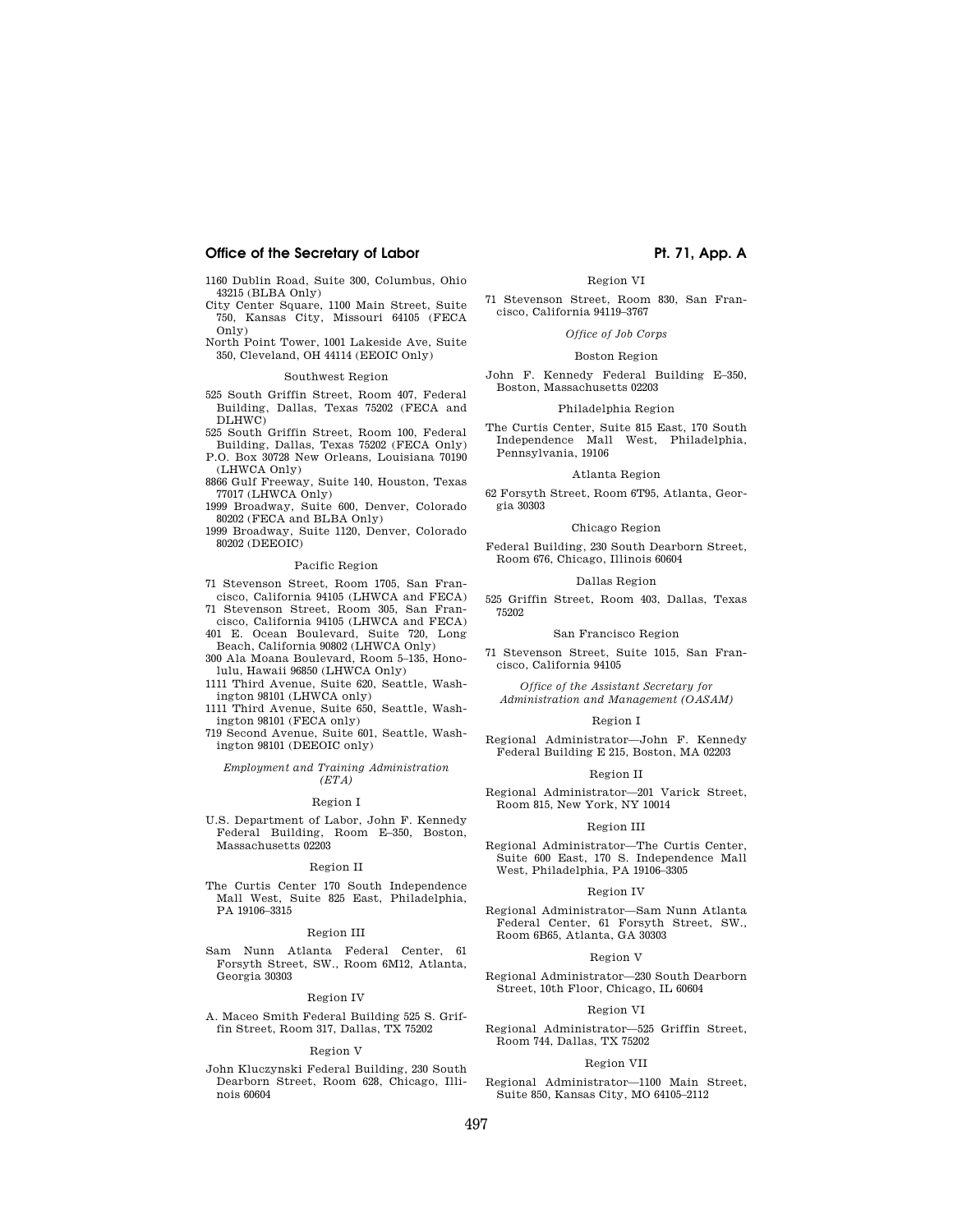## Region IX

Regional Administrator—71 Stevenson Street, Suite 515, San Francisco, CA 94105

## Region X

- Regional Administrator—1111 3rd Avenue, Suite 815, Seattle, WA 98101–3212
- *Occupational Safety and Health Administration (OSHA)*
- Regional Administrator—John F. Kennedy Federal Building, Room E–340, Boston, Massachusetts 02203

#### Area Director

- Federal Office Building, 450 Main Street, Room 613, Hartford, Connecticut 06103
- 1057 Broad Street, 4th Floor, Bridgeport, Connecticut 06604<br>639 Granite Street,
- 4th Floor, Braintree, Massachusetts 02184
- 1441 Main Street, Room 550, Springfield, Massachusetts 01103–1493
- Valley Office Park, 13 Branch Street, Methuen, Massachusetts 01844
- E.S. Muskie Federal Building, 40 Western Avenue, Room G–26, Augusta, Maine 04330
- 202 Harlow Street, Room 240, Bangor, Maine 04401
- 53 Pleasant Street, Room 3901, Concord, New Hampshire 03301
- Federal Office Building, 380 Westminster Mall, Room 543, Providence, Rhode Island 02903
- Regional Administrator—201 Varick Street, Room 670, New York, New York 10014

## Area Director

- 500 Route 17 South, 2nd Floor, Hasbrouck Heights, New Jersey 07604
- Marlton Executive Park, Building 2, 701 Route 73 South, Suite 120, Marlton, New Jersey 08053
- 1030 St. Georges Avenue, Plaza 35, Suite 205, Avenel, New Jersey 07001
- 299 Cherry Hill Road, Suite 103, Parsippany, New Jersey 07054
- 201 Varick Street, Room 908, New York, New York 10014
- 1400 Old Country Road, Suite 208, Westbury, New York 11590
- 45–17 Marathon Parkway, Little Neck, New York 11362
- 401 New Karner Road, Suite 300, Albany, New York 12205–3809
- 3300 Vickery Road, North Syracuse, New York 13212
- 130 South Elmwood Avenue, Room 500, Buffalo, New York 14202–2465
- 660 White Plains Road, 4th Floor, Tarrytown, New York 10591–5107
- Triple S Building, 1510 F.D. Roosevelt Avenue, Suite 5B, Guaynabo, Puerto Rico 00968
- Regional Administrator—The Curtis Center—Suite 740 West, 170 South Independence Mall West, Philadelphia, PA 19106–3309

## **Pt. 71, App. A 29 CFR Subtitle A (7–1–09 Edition)**

- 919 Market Street, Mellon Bank Building, Suite 900, Wilmington, Delaware 19801–3319 1099 Winterson Road, Suite 140, Linthicum, Maryland 21090–2218
- U.S. Custom House, Room 242, Second & Chestnut Street, Philadelphia, Pennsylvania 19106–2902
- Federal Building, 1000 Liberty Avenue, Room 1428, Pittsburgh, Pennsylvania 15222–4101
- 1128 State Street, Suite 200, Erie, Pennsylvania 16501
- The Stegmaier Building, Suite 410, 7 North Wilkes-Barre, Pennsylvania 18702–5241
- 850 North 5th Street, Allentown, Pennsylvania 18102–1731
- Progress Plaza, 49 North Progress Avenue, Harrisburg, Pennsylvania 17109–3596
- Federal Office Building, 200 Granby Street, Room 614, Norfolk, Virginia 23510–1819
- 405 Capitol Street, Suite 407, Charleston, West Virginia 25301–1727
- Regional Administrator—Sam Nunn Atlanta Federal Center, 61 Forsyth Street, SW., Room 6T50, Atlanta, Georgia 30303

### Area Director

- 950 22nd Street North, Suite 1050, Birmingham, Alabama 35203
- 1141 Montlimar Drive, Suite 1006, Mobile, Alabama 36609
- 8040 Peters Road, Building H–100, Fort Lauderdale, Florida 33324
- Ribault Building, Suite 227, 1851 Executive Center Drive, Jacksonville, Florida 32207
- 5807 Breckenridge Parkway, Suite A, Tampa, Florida 33610–4249
- 2400 Herodian Way, Suite 250, Smyrna, Georgia 30080–2968
- 450 Mall Boulevard, Suite J, Savannah, Georgia 31406
- La Vista Perimeter Office Park, 2183 N. Lake Parkway, Building 7, Suite 110, Tucker, Georgia 30084–4154
- John C. Watts Federal Building, 330 West Broadway, Room 108, Frankfort, Kentucky 40601–1922
- 3780 I–55 North, Suite 210, Jackson, Mississippi 39211–6323
- 4407 Bland Road, Suite 210, Raleigh, North Carolina 27609
- Strom Thurman Federal Building, 1835 Assembly Street, Room 1472, Columbia, South Carolina 29201–2453
- 2002 Richard Jones Road, Suite C–205, Nashville, Tennessee 37215–2809
- Regional Administrator—John Kluczynski Federal Building, 230 South Dearborn Street, Room 3244, Chicago, Illinois 60604

## Area Director

- 1600 167th Street, Suite 9, Calumet City, Illinois 60409
- 701 Lee Street, Suite 950, Des Plaines, Illinois 60016
- 365 Smoke Tree Plaza, North Aurora, Illinois 60542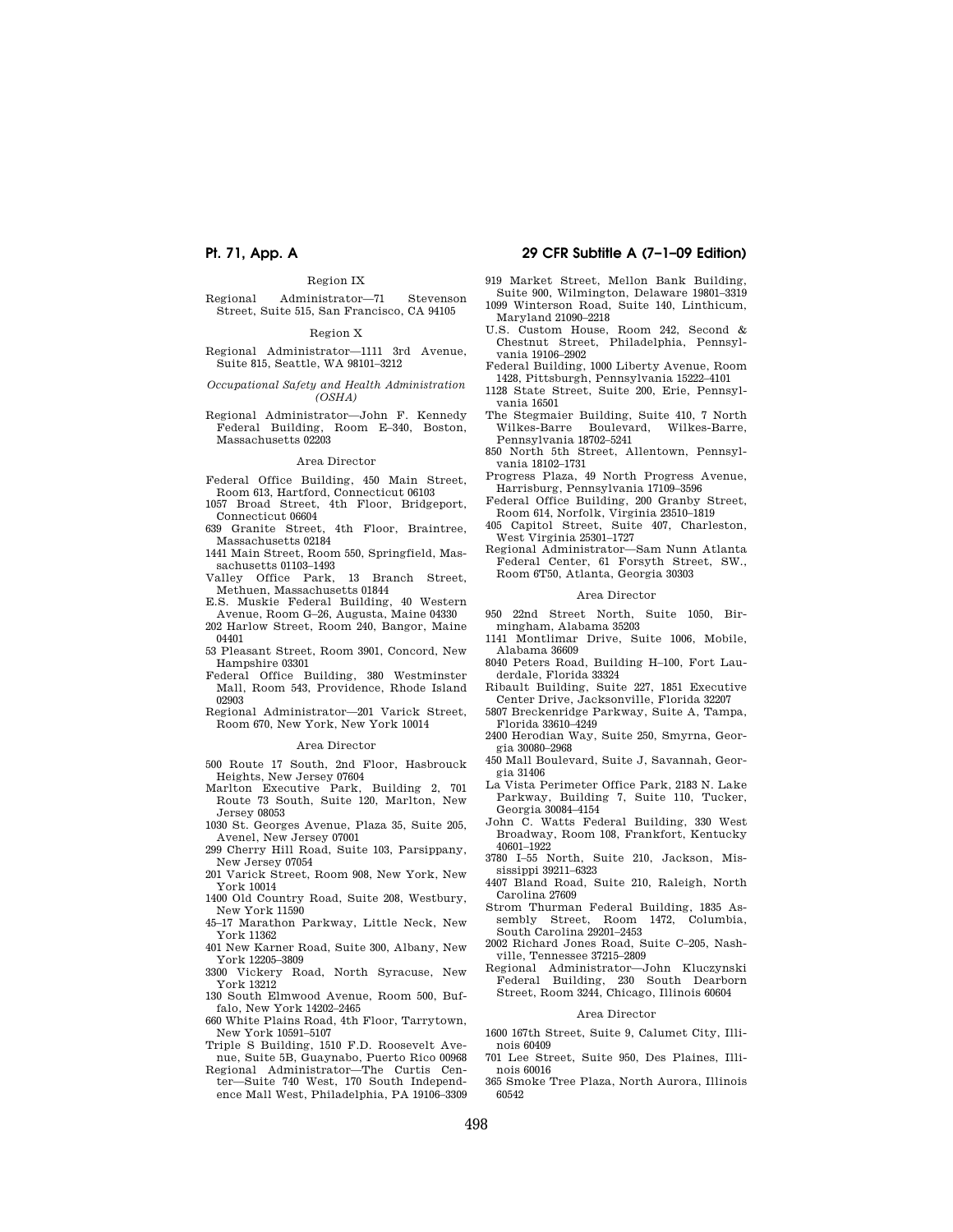- 11 Executive Drive, Suite 11, Fairview Heights, Illinois 62208 2918 W. Willow Knolls Road, Peoria, Illinois
- 61614
- 46 East Ohio Street, Room 423, Indianapolis, Indiana 46204
- 315 West Allegan, Room 207, Lansing, Michigan 48933
- Federal Office Building, 1240 East 9th Street, Room 899, Cleveland, Ohio 44199
- Federal Office Building, 200 N. High Street, Room 620, Columbus, Ohio 43215
- 420 Madison Avenue, Suite 600, Toledo, Ohio 43604
- 36 Triangle Park Drive, Cincinnati, Ohio 45246
- 1648 Tri Parkway, Appleton, Wisconsin 54914
- Henry S. Reuss Building, Room 1180, 310 West Wisconsin Avenue, Milwaukee, Wisconsin 53203
- 1310 W. Clairemont Avenue, Eau Claire, Wisconsin 54701
- 4802 East Broadway, Madison, Wisconsin 53716
- Regional Administrator—A. Maceo Smith Federal Building, 525 S. Griffin Street, Room 602, Dallas, TX 75202

#### Area Director

- 10810 Executive Center Drive, Danville Building 2, Suite 206, Little Rock, Arkansas 72211
- 9100 Bluebonnet Centre Blvd., Suite 201, Baton Rouge, Louisiana 70809
- 55 North Robinson, Suite 315, Oklahoma City, Oklahoma 73102–9237
- 8344 East R.L. Thornton Freeway, Suite 420, Dallas, Texas 75228
- La Costa Green Building, 1033 La Posada, Suite 375, Austin, Texas 78752–3832
- Wilson Plaza, 606 N. Carancahua, Suite 700, Corpus Christi, Texas 78476
- Federal Office Building, 1205 Texas Avenue, Room 806, Lubbock, Texas 79401
- Houston North Area Office, 507 North Sam Houston Parkway East, Suite 400, Houston, Texas 77060
- 17625 El Camino Real, Suite 400, Houston, Texas 77058
- 8713 Airport Freeway, Suite 302, Fort Worth, Texas 76180–7610
- 4849 North Mesa Street, Suite 200, El Paso, Texas 79912–5936
- Regional Administrator—City Center Square, 1100 Main Street, Suite 800, Kansas City, Missouri 64105

## Area Director

- 210 Walnut Street, Room 815, Des Moines, Iowa 50309–2015
- 271 W. 3rd Street North, Room 400, Wichita, Kansas 67202
- 6200 Connecticut Avenue, Suite 100, Kansas City, Missouri 64120
- 911 Washington Avenue, Room 420, St. Louis, Missouri 63101
- Overland—Wolf Building, 6910 Pacific Street, Room 100, Omaha, Nebraska 68106
- Regional Administrator—1999 Broadway, Suite 1690, Denver, Colorado 80202

## Area Director

- 7935 East Prentice Avenue, Suite 209, Greenwood Village, Colorado 80011–2714
- 1391 Speer Boulevard, Suite 210, Denver, Colorado 80204–2552
- 2900 Fourth Avenue North, Suite 303, Billings, Montana 59101
- 1640 East Capitol Avenue, Bismarck, North Dakota 58501
- Regional Administrator—90 7th Street, Suite 18–100, San Francisco, California 94103
- Regional Administrator—1111 Third Avenue, Suite 715, Seattle, Washington 98101–3212

#### Area Director

- 222 W. 7th Avenue, Box 22, Anchorage, Alaska 99513
- 1150 North Curtis Road, Suite 201, Boise, Idaho 83706
- 1220 Southwest 3rd Avenue, Room 640, Portland, Oregon 97204
- 505 106th Avenue NE, Suite 302, Belleview, Washington 98004

## *Veterans' Employment and Training Service (VETS)*

## Regional Administrators

## Boston Regional Office

J.F. Kennedy Federal Building, Government Center, Room E–315, Boston, Massachusetts 02203

## Philadelphia Regional Office

The Curtis Center, Suite 770 West, 170S. Independence Mall West, Philadelphia, PA 19106–2205

#### Atlanta Regional Office

Atlanta Federal Center, 61 Forsyth Street, SW., Room 6T85, Atlanta, Georgia 30303

### Chicago Regional Office

230 South Dearborn, Room 1064, Chicago, Illinois 60604

## Dallas Regional Office

525 Griffin Street, Room 858, Dallas, Texas 75202

## San Francisco Regional Office

90 Seventh Street Suite 2–600, San Francisco, California 94103

[72 FR 37099, July 9, 2007]